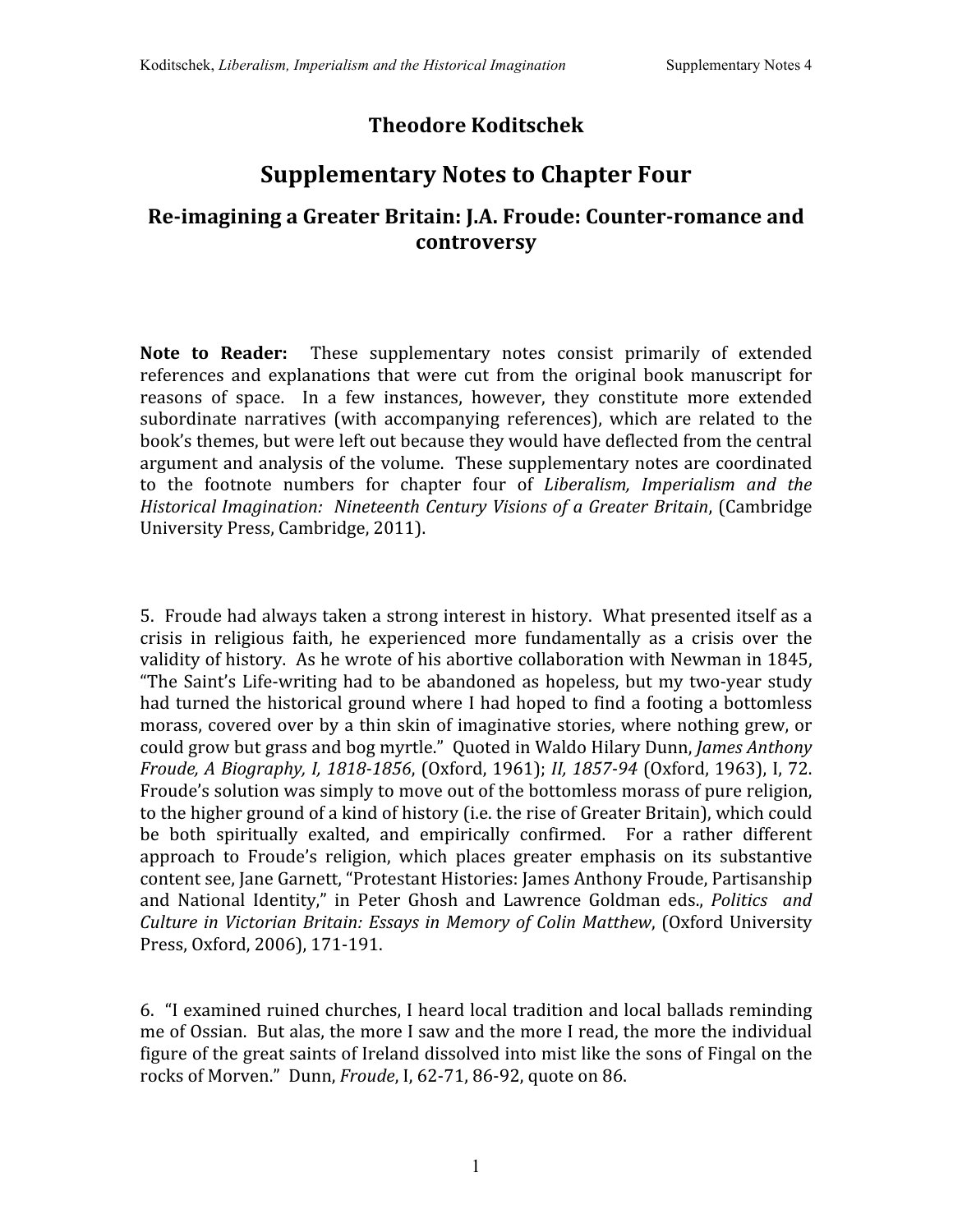10. This
entire
episode
has
been
well
recounted
by
Rosemary
Ashton
in *142
Strand: A
Radical
Address
in
Victorian
London*,
(Vintage,
London,
2008),
51‐81.

12. Froude
was
amused
by
the
great
Whig
aristocratic
dynasties,
like
the
Russells, which espoused the liberal ideology of progress, but ruled their rural estate dependents in the traditional paternalistic way. James Anthony Froude, *Short*  Studies on Great Subjects, (Scribners, New York, 1883), IV, 312-51, especially 316, 318. In
1876,
he
articulated
his
vision
of
the role
of
the
landed
gentry
in
English society:

"Speaking generally, the landed gentry are enduring witnesses of past worth and good work done, and until they forfeit our esteem by demerits of their own, they deserve to be respected and honoured. High place is lost so easily, that when a family has been of long continuance we may be sure that it has survived by exceptional merit. Nature rapidly finds out when the wrong sort have stolen into promotion. When
a
knave
makes
a
fortune
his
son
spends
it
– one
generation
sees the end of him. ... Each age has its own heroes, who in its own eyes are greater than all that went before. The worn-out material is for ever being replaced with new. Each family thus is raised on its trial. Those who survive remain as links between the present and the past, and carry on unbroken the continuity of our national existence. In such families the old expression *Noblesse oblige* is a genuine force. ... It appears to me, for the reasons I have given, that a landed gentry of some sort must exist
in
a
country
so
conditioned
as
ours. The
only
question
is
whether
we
shall
be satisfied with those that we have, or whether we wish to see them displaced in favor of others to whom the land would, or might be a mere commercial speculation. Abolish primogeniture, compel either by law or by the weight of opinion, a subdivision of landed property, it will still be bought up and held in large quantities, but it will be held by successful men of business . . . A change of this kind will not conduce to our national welfare." Froude, Short Studies on Great Subjects, III, 280-308,
quotes
on
303‐5.

13. It
is
richly
ironic
that
Carlyle,
of
all
people,
should
complain
about
anyone
else displaying their "interior crudities" and "agonizing bellyaches." No doubt, he believed that those rights were exclusively his own. For a revealing assessment of Carlyle's gastrointestinal disturbances, and their relation to his literary bile, see Fred Kaplan, *Thomas Carlyle, A Biography*, (Cornell, 1983), especially 61-4, 85-88, 110‐12,
233‐5. In
his
memorandum,
James
Anthony
Froude, *My
Relationship
with*  Carlyle, (Longmans and Green, London, 1903), 6-7, Froude pointedly, (albeit regretfully) takes note of this striking failure of "self-restraint."

19. In a Macaulay dominated age of improvement, Froude avows, "it is no easy matter to throw ourselves back into a time in which, for centuries, the European world grew upon a single type, in which the forms of the father's thoughts were the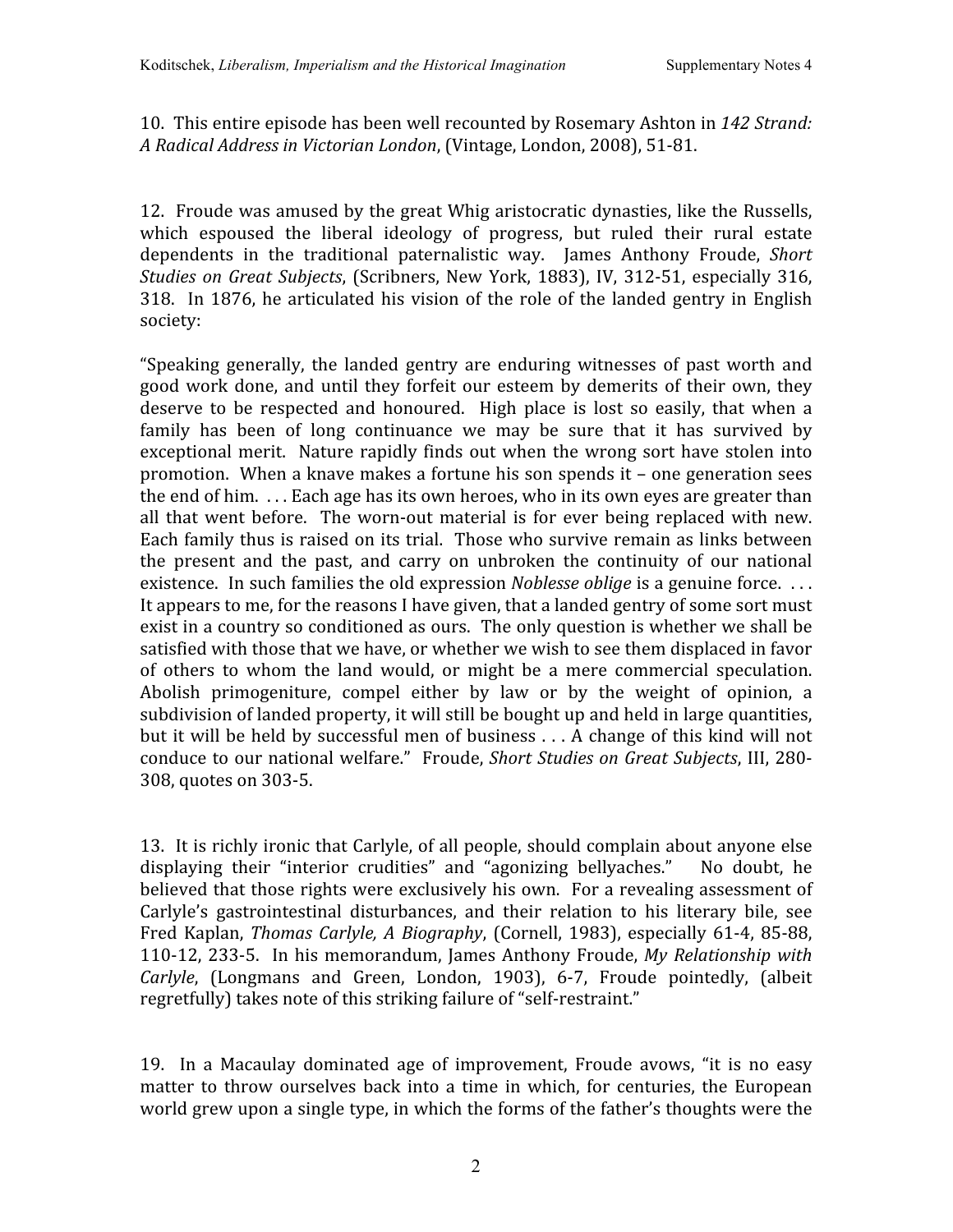forms
of
the
son's,
and
the
late
descendant
was
occupied
in
treading
into
paths
the footsteps
of
his
distant
ancestors." James
Anthony
Froude, *History
of
England
from*  the Fall of Wolsey to the Death of Elizabeth, 12 vols. (London, 1862-70, New York, 1969), I, 1. Such an imaginative leap, however, was necessary to understand the material and moral world of the sixteenth century, before 'progress' uprooted traditional
beliefs
and
institutions
of
every
kind.

20. Froude's essentially annalistic approach prevents him from any deep exploration of the underlying problems of the old church. He is skeptical of the horror stories peddled by Protestant propagandists about sexual depravity or other abuses in the monasteries. He sees only minimal links between Lollardy and the new Protestantism, emphasising the influence of Luther, instead. The fact that the Reformation caught fire particularly in Germany and in Britain, however, leads him to speculate about a
"Teutonic" racial propensity. The contingent circumstances that "connected a suit for divorce with the reformation of religion," were undergirded by deeper (albeit largely mysterious) forces, which exposed the Church's bankruptcy and unleashed new spiritual energies. Froude, *History of England*,
I,
93‐370,
quote
on
138.

See
also,
II,
145.

21. Froude's *History of England*  has not been much discussed in the secondary literature. John Burrow, one of the few who has considered it, dismisses it as "sprawling"
and
"ill‐organized." John
Burrow, *A
Liberal
Descent:
Victorian
Historians and the English Past*, (Cambridge University Press, Cambridge, 1981), 231‐285, quotes on page 268. This was Carlyle's criticism, which is reprinted by Dunn, Froude, I, 245-51, and Rosemary Jann, *The Art and Science of Victorian History*, (Ohio State University Press, Ohio, 1985), 105-40. See also Jeffrey Von Arx, *Progress and* Pessimism, Religion, Politics and History in Late Nineteenth Century Britain, (Harvard University
Press,
Cambridge,
Massachusetts,
1985),
173‐200.

23. "It is certain that the behaviour of the sufferers was the argument which at last converted the nation." And so, "the struggle went forward; a forlorn hope of Saints led the way up the breach, and paved the way with their bodies a broad road into the new era." Froude, *History of England*, II, 90. What made these saints so effective in
their
time
(and
so
acceptable
to
Froude)
was
the
remarkable
absence
of
any
hint of
political radicalism. Obey
your secular ruler,
Luther
had charged. To
outworn dogmas of orthodoxy, they counterposed "no opposite schemes of doctrine, no 'plans of salvation' no positive system of theology which held it a duty to believe." Such disagreeable accretions were the products "of later growth [in the history of Protestant sectarianism] when it again became necessary to clothe the living spirit in a perishable body." By contrast, the message of the early martyrs was at once humility and simplicity. "Fear God and keep his commandments, for that is the whole
duty
of
man."

Froude, *History
of
England*,
II,
34.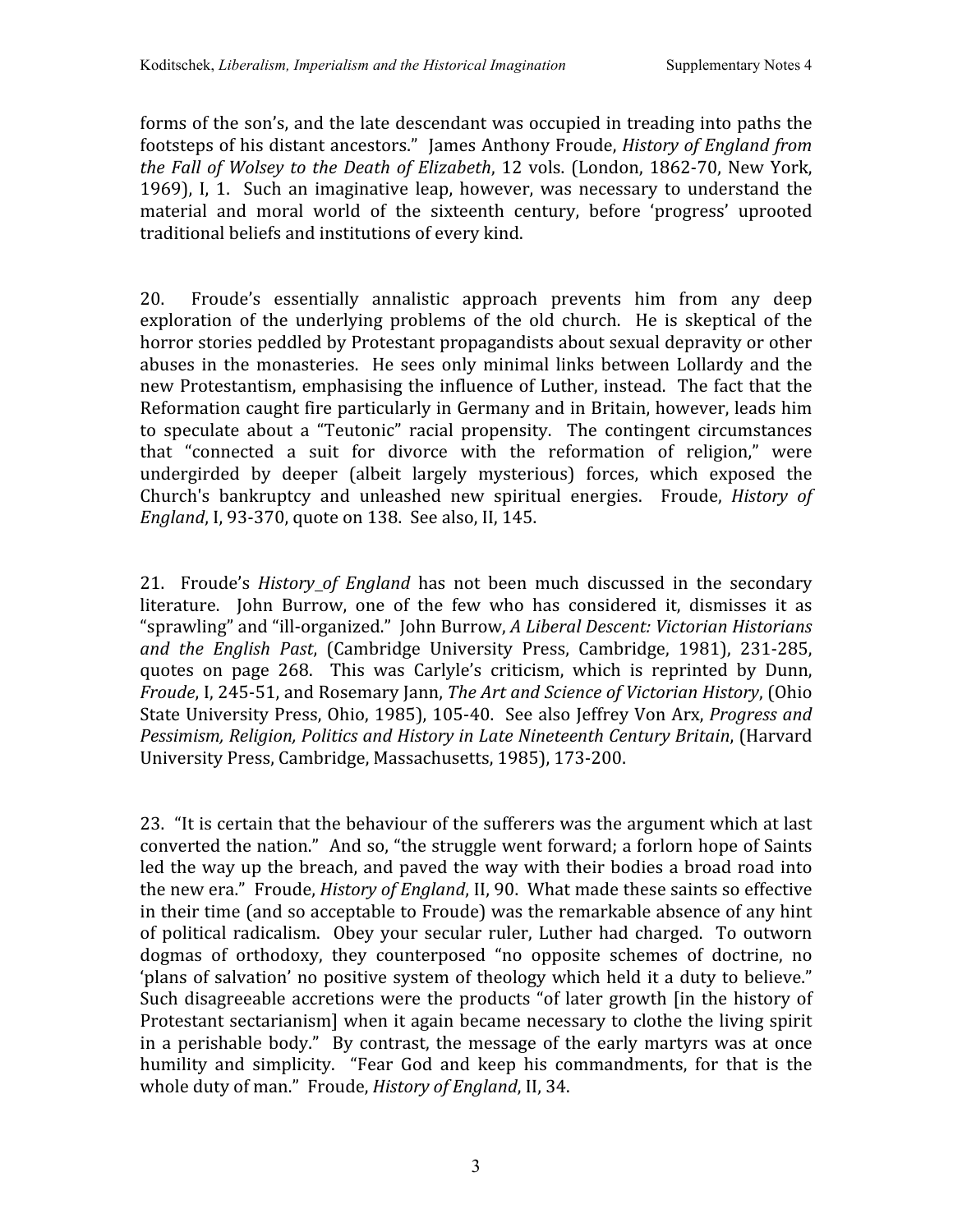24. "We shall understand better what is called the 'tyranny' of Henry VIII . . . and rather admire the judgment than condemn the resolution which steered the country safe among those dangerous shoals." Froude, *History of England*, II, 343. In A Liberal Descent p. 235, John Burrow notes "It would be possible to interpret much of Froude's writing in terms of his relations to his father and his elder brother." Burrow adds "no such systematic reduction will be attempted here." Burrow, A Liberal Descent, 235. If I have attempted the 'reduction' that Burrow passed up, it is not because of any theoretical attachment to Freudian psychohistory. On the contrary,
it
is
because
Froude's
referencing
of
his
own
'family
romance'
was
almost certainly
a
deliberate
authorial
strategy,
whose
meaning
was
transparent
to
anyone who knew his personal circumstances. In the early volumes of his *History of* England, Froude had not yet entirely purged the impulses towards personal confessional
that
had
fuelled
his
first
two
novels.

26. Froude claims
that
Henry
was
personally
un‐superstitious, Froude, *History of*  England, II, 198, that he was influenced by Cromwell and Latimer, II, 356, that he was nearly persuaded to sign the Confession of Augsberg, II, 424-5, and that he personally
sponsored
Tyndall's
translation
of
the
Bible,
II,
38,
III,
74‐85. "Cromwell had struck the line on which the forces of nature were truly moving . . . To him belonged the rare privilege of genius, to see what other men could not see; and therefore
he
was
condemned
to
rule
a
generation
which
hated
him." Froude, *History*  of England, II, 206. The king however, remained vacillating, as Froude acknowledges. "Nine days in ten he was the clear‐headed energetic, powerful statesman; on the tenth he was looking wistfully to the superstitions which he had left." Froude, *History of England*, II, 206. For this reason, however, the Reformation would never carry the people of England with it until the king had fully embraced it. This turning point, according to Froude, came in 1534-5, shortly after the Act of Supremacy, and the final break with Rome. "Henry's character was not what it had been when he won his title of Defender of the Faith. In the experience of the last few years, he had learned to conceive some broader sense of the meaning of the Reformation; and he had gathered from Cromwell and Latimer a more noble conception of Protestant doctrines." Froude, *History of England*, II, 356-7, 406, IV, 536.

28. Froude is not unduly troubled by the heresy and treason trials of the early 1540s, nor by Henry's attempt (ultimately unsuccessful) to renew his alliance with the Catholic Emperor, Charles V. These were strategic moves, necessitated by temporary circumstances, which were largely reversed during the last years of Henry's life. He had irrevocably cast his lot with the Reformation, but he was the guide
and
moderator,
rather
than
the
creator
of
that
movement. His
job
was
to
steer the ship of state through the dangerous world of the early sixteenth century. Inevitably, this involved a series of tacking maneuvers, sometimes to the right, sometimes to the left. Froude, *History of England*, III, 66-7. This is quite a different role from that of the Macaulavite centrist. Recall the strangely passive demeanor of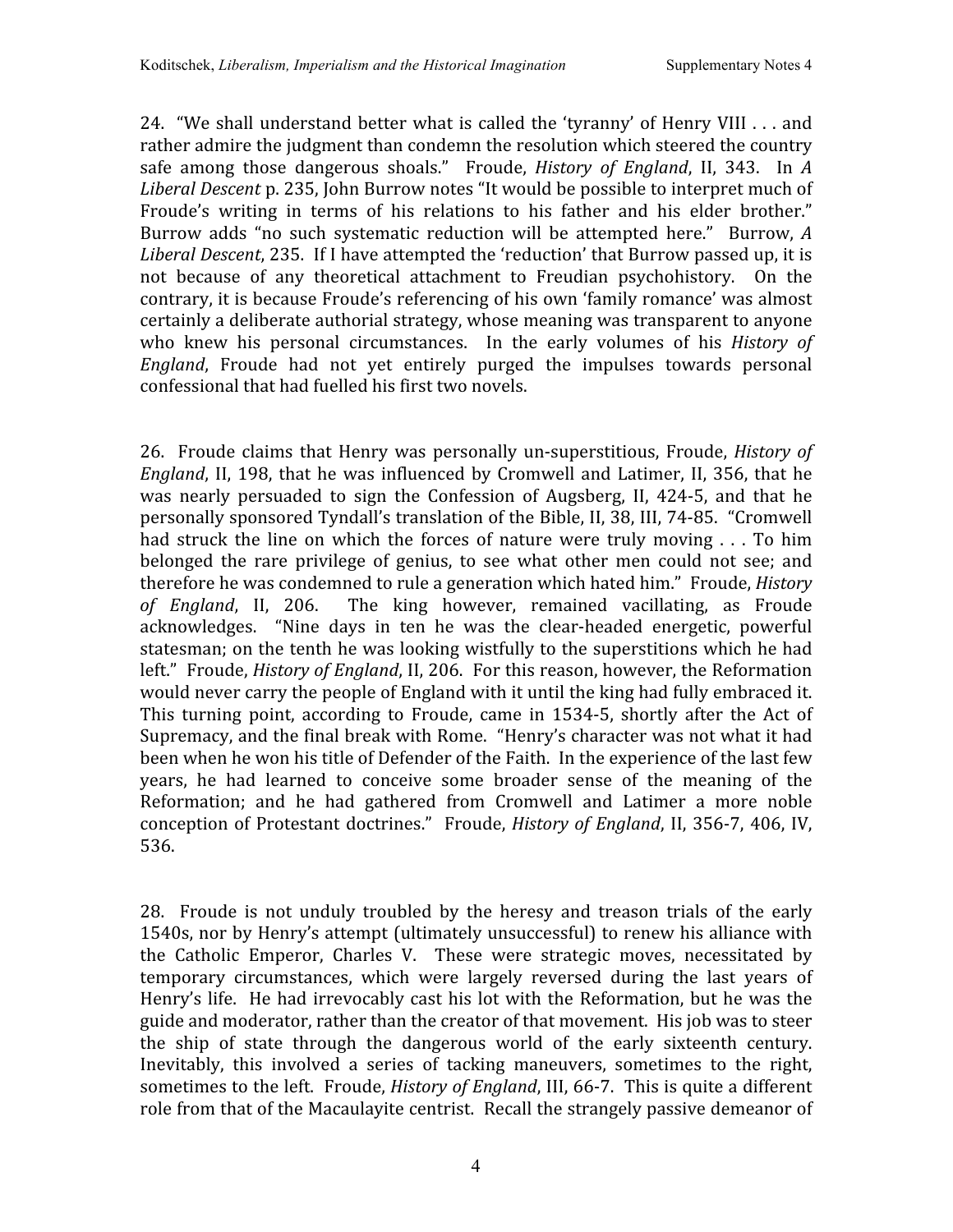Macaulay's William III, who has but to discover the vital center towards which British history is naturally tending on its own. By contrast, Froude's sixteenth century
England
is
a
far
more
turbulent,
dangerous,
and
intemperate
world. Henry and his children could successfully navigate these cross-currents only by taking great
risks,
and
plunging
into
the
waves. "The
Tudor
princes
were
invariably
most calm
when
those around
them
were most panic‐stricken. From
the moment
that real danger was known, the King's own hand was on the helm -- his own voice dictating
his
orders."

Froude, *History
of
England*,
III,
163.

29. See
especially
Froude's
moving
account
of
the
burnings
of
Latimer,
Ridley,
and Cranmer, Froude, *History of England*, VI, 369-430. For Froude's use of gender in his account of Mary's hysterical
false pregnancies, see Froude, *History of England*,
VI, 228‐9, 349‐56, and Pole's inquisitorial effeminacy, Froude, *History of England*, VI, 264‐9, 312‐4, 446‐50, 524‐6. Before Froude, most
Protestant histories had
taken their cue from *Foxe's Book of Martyrs*, W. Grinton Berry, ed., (Baker Book House, Grand Rapids, Michigan, 1996), resting the case for the Reformation on the horrors of
the
Marian
persecutions. Froude
paints
a
more
complex
picture,
acknowledging that the majority of the population was quite happy to accept a return to Rome. Ironically, it was Pole himself who providentially assured the future triumph of Protestantism, by turning malcontents into martyrs. Froude, *History of England*, VI, 534.

"On three sides," the historian sarcastically notes, "the Protector had provided himself
with
occupation. He
had
war
with
France
and
Scotland;
he
had
undertaken a
metamorphosis
of
religion;
and
he
was
going
to
extirpate
avarice,
selfishness,
and cruelty
out
of
the
heart
of
mankind,
and
bring
back
the
Golden
Age." Froude, *History*  of England, V, 1-515, quote on 127. See also Froude's claim, that Somerset "had attempted the work of a giant with the strength of a woman." Froude, *History of England*,
V,
225.

30. For
a
general
account
of
the
shift
towards
a
'harder,'
more
strident
masculinity in later Victorian bourgeois culture see John Tosh, A Man's Place: Masculinity and the *Middle Class Home Victorian England*, (Yale University Press, New Haven, 1999), 145-199; as well as the essays in Michael Roper and John Tosh eds., Manful Assertions: Masculinities in Britain since 1800, (Routledge, London, 1991).

31. Corresponding
with
the
desire
for
a strong
manly
leader,
of course, came
the need
for
a
comforting
feminine
hand.
Time
Coates,
ed., *Florence
Nightingale
and
the*  Crimea, 1854-55, (H.M. Stationary Office, [1855], 2000); Martha Vicinus and Bea Nergaard eds., *Ever Yours, Florence Nightingale: Selected Letters*, (Virago, London, 1989),
77‐234.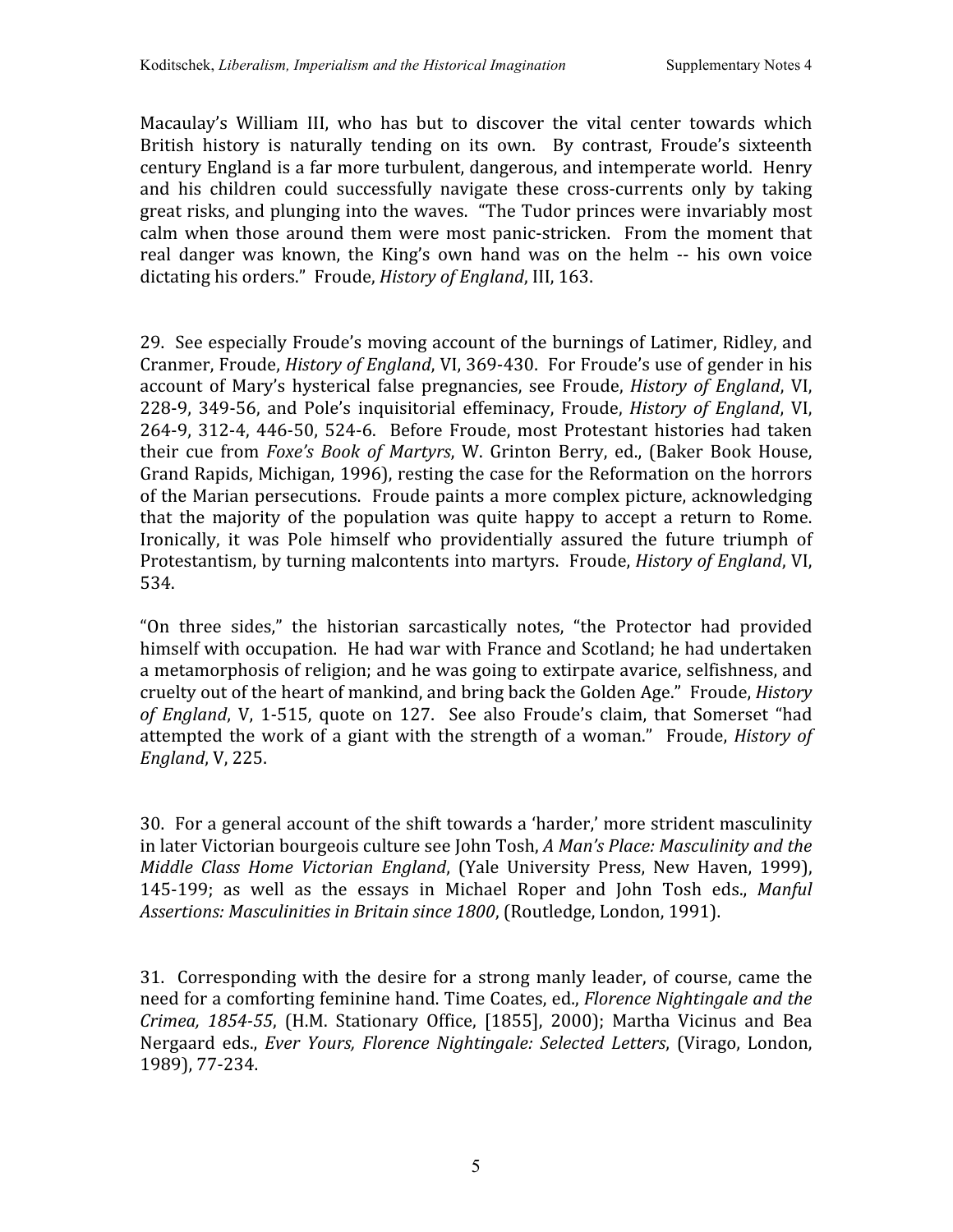36. Froude was hardly alone in his national security panic. In May, 1871, Blackwoods published a sensational account of a fictional invasion of England by a coalition
of
continental
powers
that
was
timed
to
coincide
with
uprisings
in
Ireland and
India. Written
by
Colonel
George
T.
Chesney,
but
published
anonymously,
"The Battle of Dorking: Reminiscences of a Volunteer," was widely discussed, and reprinted, many times in a variety of diverse venues over the next few decades. According
to
I.F.
Clarke, *Voices
Prophesying
War:
Future
Wars,
17631984,* (Oxford University Press, Oxford, 1992), 27-130, this cautionary tale had a significant effect on
subsequent
reformulations
of
British
defense
and
even
diplomatic
policy.

## 37. See
also
J.A.
Froude,
"The *Edinburgh
Review* and
Mr.
Froude's
History," *Fraser's Magazine*,
58
(September,
1858),
377.

38. Froude's inability to handle Elizabeth's gender is well illustrated by the following: "Elizabeth was a strange woman; or rather she was a woman and a man; she was herself and Cecil; and while her acts were the joint result of her own inclinations and Cecil's counsel, she gave way among her own women and her favourites to her personal humours." Froude, *History of England*, X, 52. Froude could
not
accept
that
it
was
precisely
this
female
sovereign's
escape
from
marriage that preserved England's independence and autonomy. He is loath to accept that arrangements
for
an
orderly
succession
might
have
issued
from
her
brain
and
not from her womb. For Elizabeth's reliance on Cecil see Froude, *History of England*, VII, 461-2, see also IX, 357. For her reliance on her other male advisors see Froude, History of England, VII, 18, 42, 317; VIII, 278, 391-6; IX, 135-6; XI, 226; XII, 22-4, 314‐15.

42. This
tendency
of
the
Norman
and
English
conquerors
to
'go
native'
after
a
few generations,
is a
fact
which Froude can
neither
deny
nor explain. "It
would
have been equally reasonable to expect that the modern Englishman would adopt the habits of the Hindoo or the Mohican, as that the fiery knights of Normandy would have stooped to imitate a race whom they despised as slaves. ... Such, however, was the extraordinary fact.... Fresh colonists were sent over to restore the system, but only for themselves or their children to be swept into the stream; and from the century
which
succeeded
the
Conquest,
till
the
reign
of
the
eighth
Henry,
the
strange phenomenon repeated itself, generation after generation." Froude, *History of* England, II, 253-4. Even Henry, however, did not really break the pattern. "He was encumbered with a country from which he could not retreat; which he could not govern: which was incapable of a noble independence, and incapable equally of noble submission; which remained, and would remain, in a chronic disorder, exhausting alike the English exchequer and the English patience." Froude, *History of England*,
IV,
82.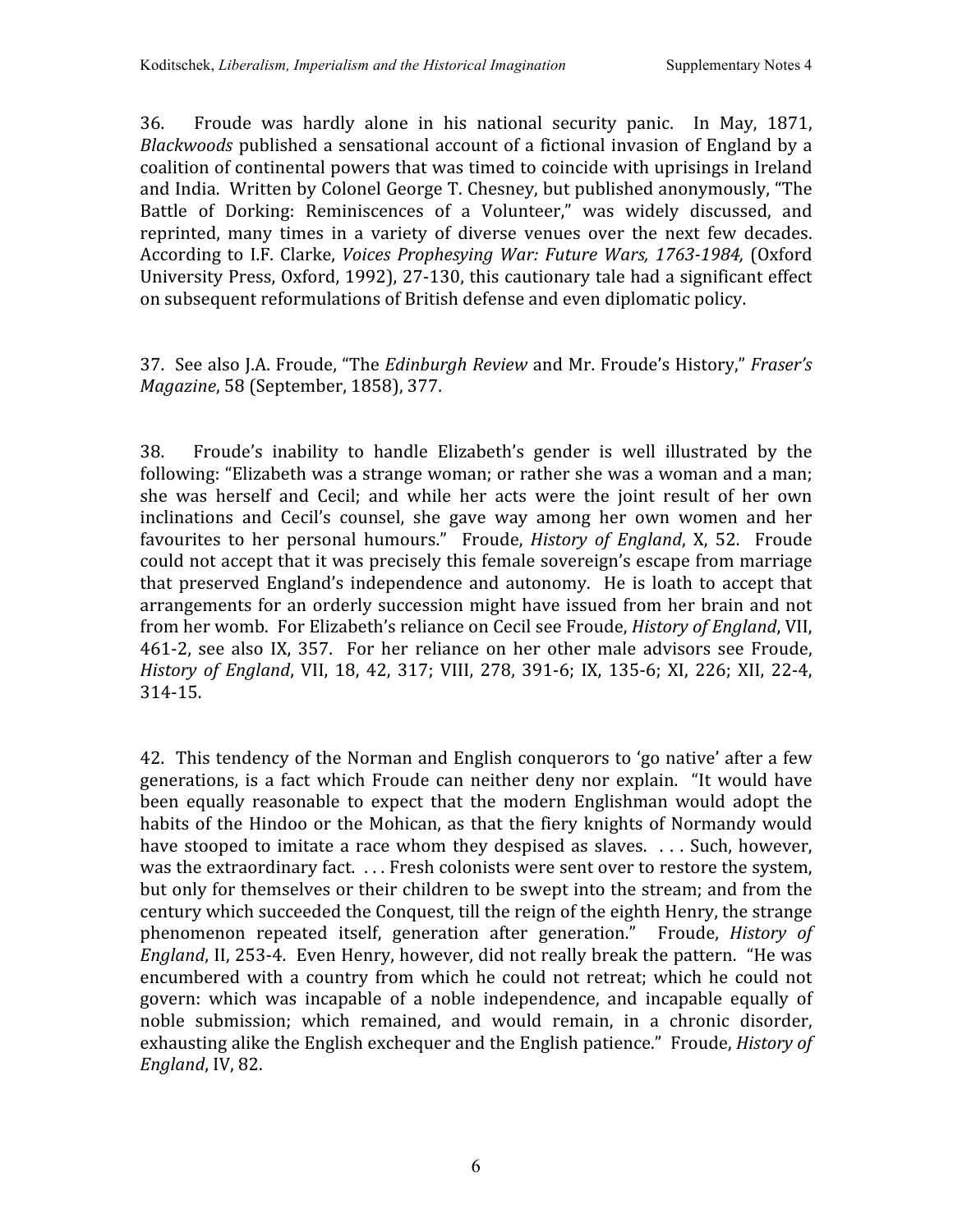45. To
Froude,
the
only
thing
worse
than
Shan
savage,
was
Shan
with
pretensions
to becoming civilized. "Lord Sussex had a sister with him in Dublin, and Shan sent an intimation that if the Deputy would take him for a brother-in-law their relations for the future might be improved. The present sovereign of England would perhaps give one of her daughters to the King of Dahomey with more readiness than the Earl of Sussex would have consigned his sister to Shan O'Neil." Froude, *History of England*,
VIII,
38‐9.

In the sixteenth century, the difficulty of eradicating the native Irish was not ethical, but
logistical. In
the
late
1560s,
Cecil,
and
others,
proposed
ambitious
schemes
of government sponsored colonization that would engage in the kind of ethnic cleansing that Froude describes. Once the natives were removed, these new, politically reliable Protestant colonists
would no longer 'go native' as so many of their
predecessors
had
done. In
the
event,
the
government
lacked
the
resources
for such
extensive
plans. But
what
the state
could
not
accomplish,
private
investors
and the
great
Protestant
seamen,
and
stalwart
Wessex
noblemen
could. "These
Western gentlemen
[of
Cornwall
and
Devonshire]
had
been
trained
in
the
French
wars
and privateer fleets, or on the coast of Africa, and the lives of a few thousand savages were infinitely unimportant to them." Froude, *History of England*, X, 477-563, quote on
491.

53. "Negro
slavery,"
he
has
the
temerity
to
claim,
"was
an
invention
of
philanthropy – like the modern Coolie trade, an unobjectionable and useful substitute for the oppression of races [i.e. Anglo-Saxon] to whom loss of freedom was death." Unfortunately, it was marred in practice "with the fatal blot that the consent of the Negroes themselves, who were so largely interested in the transaction, was neither sought nor obtained." "The European," he reluctantly concludes, "first converted the negro into a savage, and then made use of his brutality as an excuse for plunging him into slavery." Did Froude see that he had executed exactly the same displacement in his own historical work? Obliged to report the genocidal enterprises
of
his
beloved
British
empire‐builders,
he
turns
their
victims
into
others, inferior even to the Irish, and then makes use of this inferiority as the basis on which the perpetrator can be acquitted, and the victim must be blamed. Froude, *History
of
England*,
VIII,
464‐83,
especially
470;
IX,
358‐80.

65. On
mid
and
late‐Victorian
Irish
republicanism
see
T.W.
Moody
ed*.,
The
Fenian*  Movement, (Mercer, Cork, 1978); R.V. Comerford, The Fenians in Context: Irish Politics and Society, 1848-82, (Wolfhound, Dublin, 1985); John Newsinger, Fenianism in Mid-Victorian Britain, (Pluto, London, 1994); and Owen McGee, The IRB, The Irish *Republican Brotherhood from the Land League to Sinn Fein*,
(Four Courts, Dublin, 2005).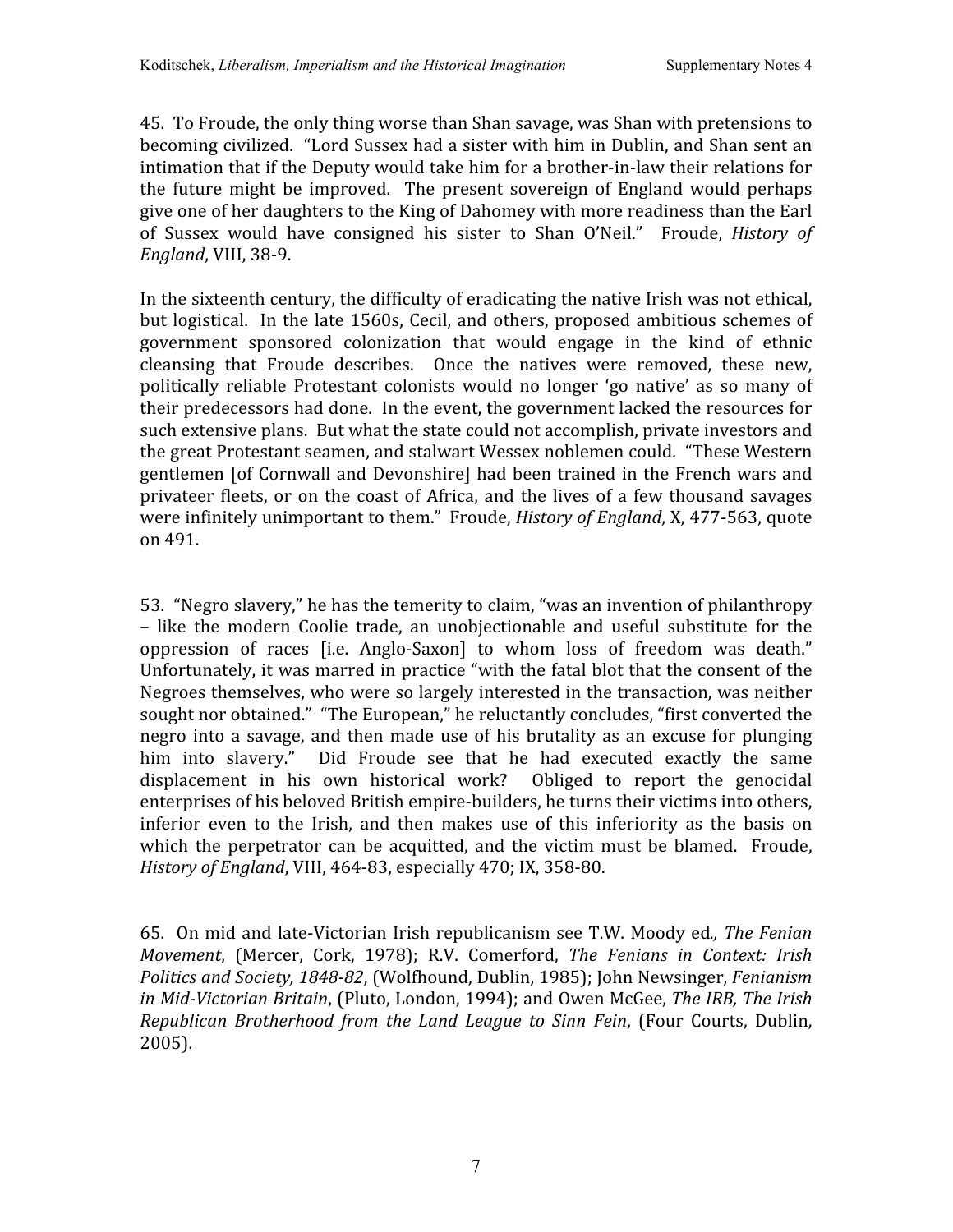77. "I have no hesitation," said Lecky, upon his discovery of Buckle in 1861, "in saying that I believe him to be the very greatest thinker and scholar now living." "There is something almost miraculous," he continued, "in the combination in one man of such extraordinary subtlety of thought and reasoning, such boundless learning, such a keen appreciation of every side of every subject, and such clear and transparent eloquence. . . . It is perhaps the most suggestive book I have ever read." After six months reflection his appreciation had scarcely changed. "I have a greater faith in his [Buckle's] intellect than in that of any living man, a very profound belief in
many
of
his
principles,
and
an
admiration
for
his
book
which
was
almost
stronger after the fifth reading, than after the first." Quoted in Donal McCartney, W.E.H. Lecky: Historian and Politician, 1838-1903, (Lilliput Press, Dublin, 1994), 29. See pages 26-56 for a general discussion of Buckle's influence.

By contrast, Froude was dismissive of Buckle, who "would deliver himself from the eccentricities of this and that individual by a doctrine of averages." "Unfortunately." he continued, "the average of one generation need not be the average of the next... As the planet varies with the atmosphere that surrounds it, so each new generation varies from the last, because it inhales as its atmosphere the accumulated experience and knowledge of the whole past of the world." I.A Froude, *Short Studies on
Great
Subjects*,
I
(New
York,
1894),
I,
27.

80. For more recent approaches to the role of the past in forging and reconfiguring national identity see Raphael Samuel ed., *Patriotism: The Making and Un-making of* British National Identity, in three vols. (Routledge, London, 1989); Raphael Samuel, Theatres of Memory, vol. II., *Island Stories*, (Verso, London, 1998); Keith Robbins, *Great Britain: Identities, Institutions and the Idea of Britishness*, (Addison Weley Longman, Harlow, Essex, 1998); John R. Gillis, ed., *Commemorations: The Politics of* National Identity, (Princeton University Press, Princeton, 1994); Declan Kiberd, Inventing Ireland: The Literature of the Modern Nation, (Harvard University Press, Cambridge, Massachusetts, 1995); Fintan O'Toole, *The Lie of the Land: Irish Identities*,
(Verso,
London,
1997).

81. "To decide whether a nation is right in invading, dispossessing, or enslaving another, the one real question is whether she is able to do it. If she is, the pretext she chooses is of little consequence. Her ultimate success is her justification." W.E.H. Lecky, "Mr. Froude's English in Ireland," *Macmillan's Magazine*, XXVII (January,
1873),
246‐64,
quote
on
246. See
also
W.E.H.
Lecky,
"Mr.
Froude's
English in
Ireland," *Macmillan's
Magazine*,
XXX
(June,
1874),
166‐84.

83. "In the present condition of public opinion in Ireland, at a time when there is some hope that ancient animosities may slowly subside under the influence of the great
legislative
measures
of
the last
few
years,
the
most
ordinary
patriotism
should counsel
great
caution
and
moderation
in
treating
of
the
confiscations
and
massacres of
the
past. No
such
spirit
has
been
shown
by
Mr.
Froude. With
a
recklessness
of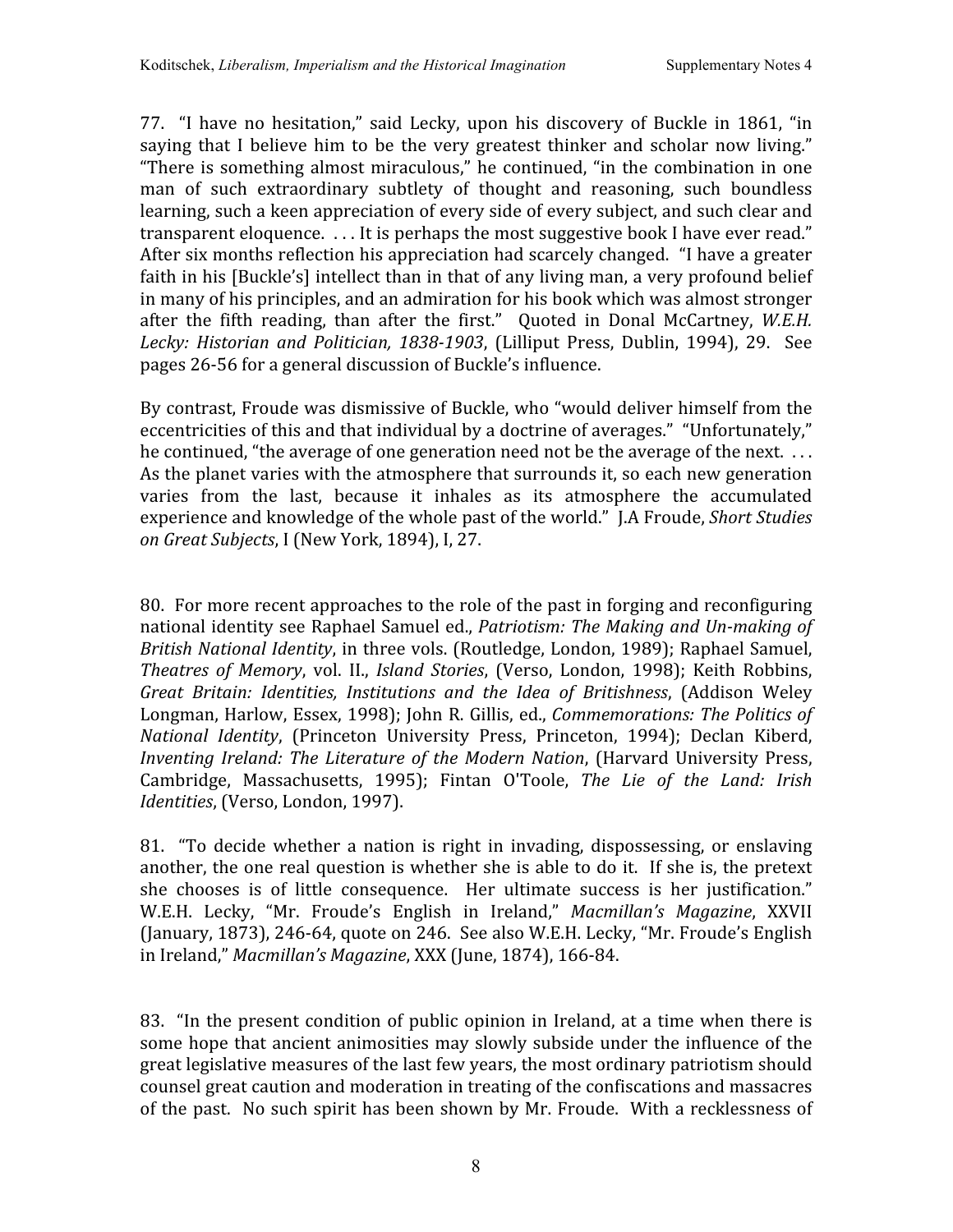consequences
that
cannot
be
too
deeply
deplored
.
.
.
he
has
thrown
a
new
brand
of discord into the smouldering embers of Irish discontent." Lecky, "Froude's English in
Ireland,"
(1873),
253,
quote
on
264. "It
is
indeed
hardly
possible
that
any
Irish Catholic can read this book without being more or less alienated from Great Britain." Lecky,
"Froude's
English
in
Ireland,"
(1874),
174‐5.

84. In the hands of Lecky, Froude's endless cycles of resistance/repression are reversed. In 1641, he acknowledges, there had been occasional massacres of Protestants, but Froude's accounts were grossly exaggerated, and the killings were largely confined to Ulster, where they betokened the desperate recoil of a forcibly dispossessed
aristocracy. By
contrast,
the
subsequent
brutality
of
the
Cromwellians in repressing and dispossessing Irish Catholics throughout the island was truly breathtaking in its ambition and lack of restraint. By 1652, according to William Petty, one third of Ireland's inhabitants had perished by violence, epidemic, or artificial famine. After the defeats of 1690, when the Irish Catholics finally laid down their arms, they were deceived with promises of fair treatment and toleration, but then got only the harsh, vindictive penal code as recompense for their conciliatory pains. W.E.H. Lecky, *A
History of
Ireland in
the Eighteenth Century*, 5 vols. (London, 1892), I, 116-170. As late as 1890, Lecky was still staggered by Froude's
historiographical
partisanship. Referencing
the
Englishman's
injudicious remarks
about
the
subjectivism
of
all
historical
interpretations
(see
supplementary note
125, *infra*),
Lecky
wrote;

"There is a method of dealing with historical facts which has been happily compared to a child with his box of letters, who picks out and arranges those letters, and
those
only,
which
will
spell
the
words
on
which
he
has
previously
determined, leaving all others untouched. In Irish history this method has been abundantly practiced,
and
among
the
many
crimes
and
errors
that
have
been
committed
by
all parties, it is not difficult to select on either side the materials of a very effective party narrative. I have endeavoured to write this history in a different spirit. Perhaps another generation may be more capable than the present one, of judging how far I have succeeded." Ouoted in L.P. Curtis, "Introduction" to Lecky, *History of* Ireland in the Eighteenth Century, (University of Chicago Press, Chicago, 1972), xxvii.

101. Froude's ethnographic capabilities were limited, to put it mildly. The encounter that occasioned this comment had been in Natal, when "forty or fifty Kaffirs
were
brought
in
for
my
amusement." From
a
distance
they
had
approached with "a long low monotonous cry."

"Presently,
a
naked
figure,
with
feathers
in
his
hair,
ran
in
on
all
fours
like
a
baboon, capered round the fire dangling an assegai and disappeared. More howling followed, and the procession came out from behind the bushes, chanting something which was like the baying of hounds at the moon, and stamping violently in time. The creatures ranged themselves round the fire and squatted on their haunches.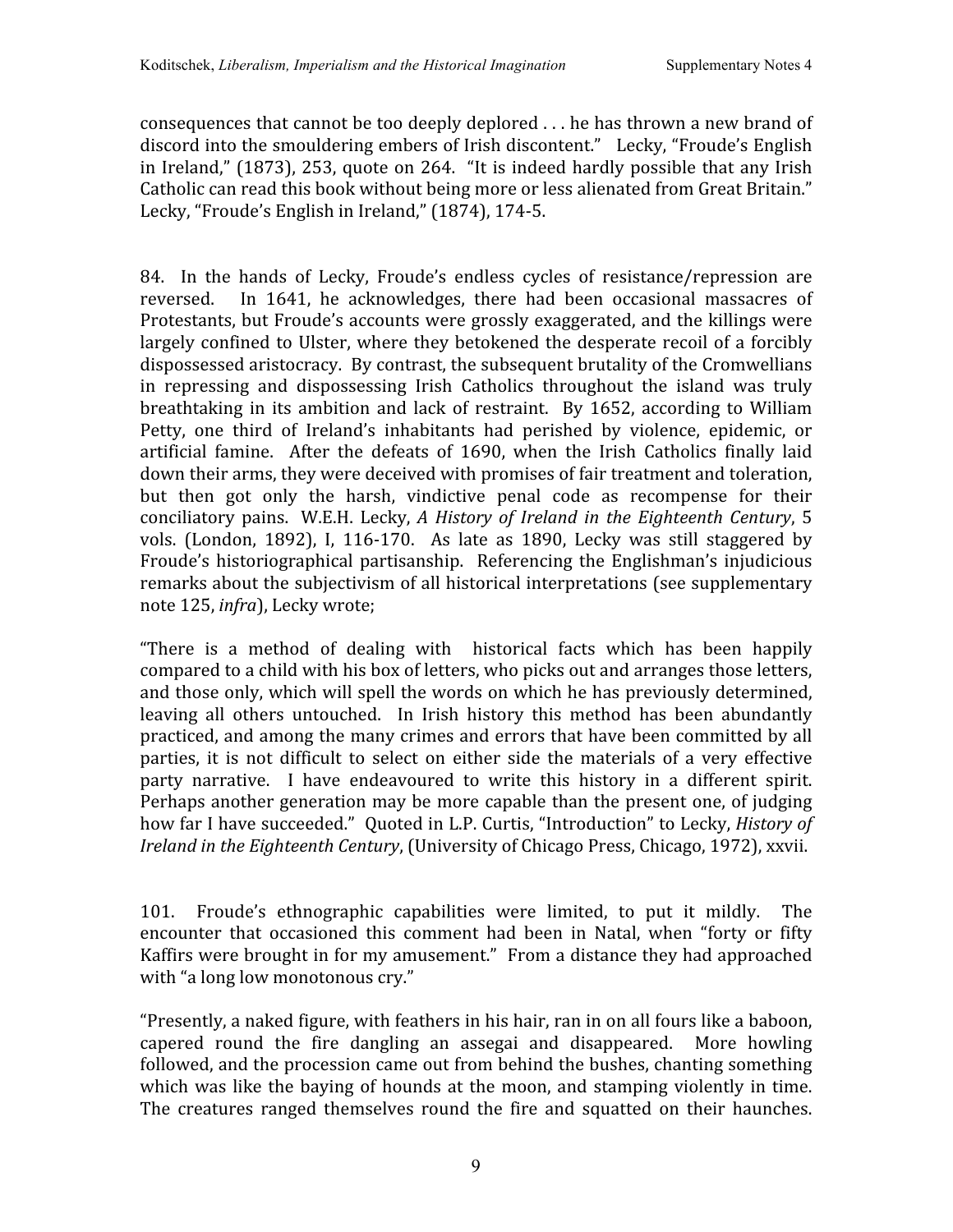Two or three had shirts, the rest had a thin short wisp of goat's hair round their loins, and that was all. In the uncertain light, in which they looked horribly ape-like, they continued their song or whatever it was. 'Ho ha yah, ho ha yah,' growing gradually louder and more guttural into 'Hogh ha hungh ha,' till their chests began to heave and work, and fifty human beings were grunting like so many mad pigs inspired
suddenly
with
an
ambition to
become
musicians." Froude, *Short
Studies*,
III, 361.

102. After
the
death
of
his
wife,
Carlyle
had
asked
Froude
for
advice
about
how
he should handle public revelations regarding the unsatisfactory state of their marriage. This gradually drifted into a vague implication that Froude would serve as Carlyle's biographer; a job that Froude did not want, in a genre in which Carlyle professed not to believe. Nevertheless, Carlyle's passive‐aggressive behavior left Froude feeling manipulated into accepting this obligation. Between 1881, when Carlyle died, and 1884, Froude worked diligently at this charge, producing a fourvolume biography that (among much other information) publicly revealed Jane Carlyle's unhappiness, and hinted at her husband's sexual impotence. James Anthony Froude, Thomas Carlyle: A History of the First Forty Years of his Life: 1795-1835, two vols. (Longmans, London, 1882); J. A. Froude, Thomas Carlyle: A History of his Life in London: 1834-1881, two vols. (Longmans, London, 1884). These books unleashed
a storm
of
outrage
from
many
Carlyle
worshippers,
and caused
Froude nearly
a
decade
of
annoyance
and
legal
wrangling
for
control
of
the
Carlyle
papers. Froude documented this entire debacle in a memorandum, James Anthony Froude, My Relations With Carlyle, (Books for Libraries Press, Freeport, New York, 1971).

104. While Froude accepted the inevitability of democracy in settler colonies, among people of Anglo-Saxon racial stock, this concession was in tension with a general skepticism about the viability of democracy, which he saw as inherently unstable. Presumably
the
degradation
that
it
set
in
motion
would
eventually
leave its mark even on the master race: "Popular governments have hitherto uniformly glided
into
democracies,
and
democracies,
as
uniformly
perish
of
their
own
excess. If they escape a violent end by faction, they die of a disease which they cannot escape. Men are made by nature unequal. It is in vain therefore to treat them as if they were equal. ... Equality is too jealous to allow differences of rank and power, and differences of wealth alone remain. The pursuit of wealth becomes thus the predominant passion, degrades the national character, raises to elevation the least worthy of elevation . . . and flings the worth and intellect into the dustheap." Froude, *Short
Studies*,
III,
316.

108. "The English race should not come to New Zealand to renew the town life which they left behind them, with a hand-to-mouth subsistence, as earners of wages on improved conditions. . . . Fine men and women are not to be reared in towns, among taverns and theaters, and idle chatter of politics. They are nature's choicest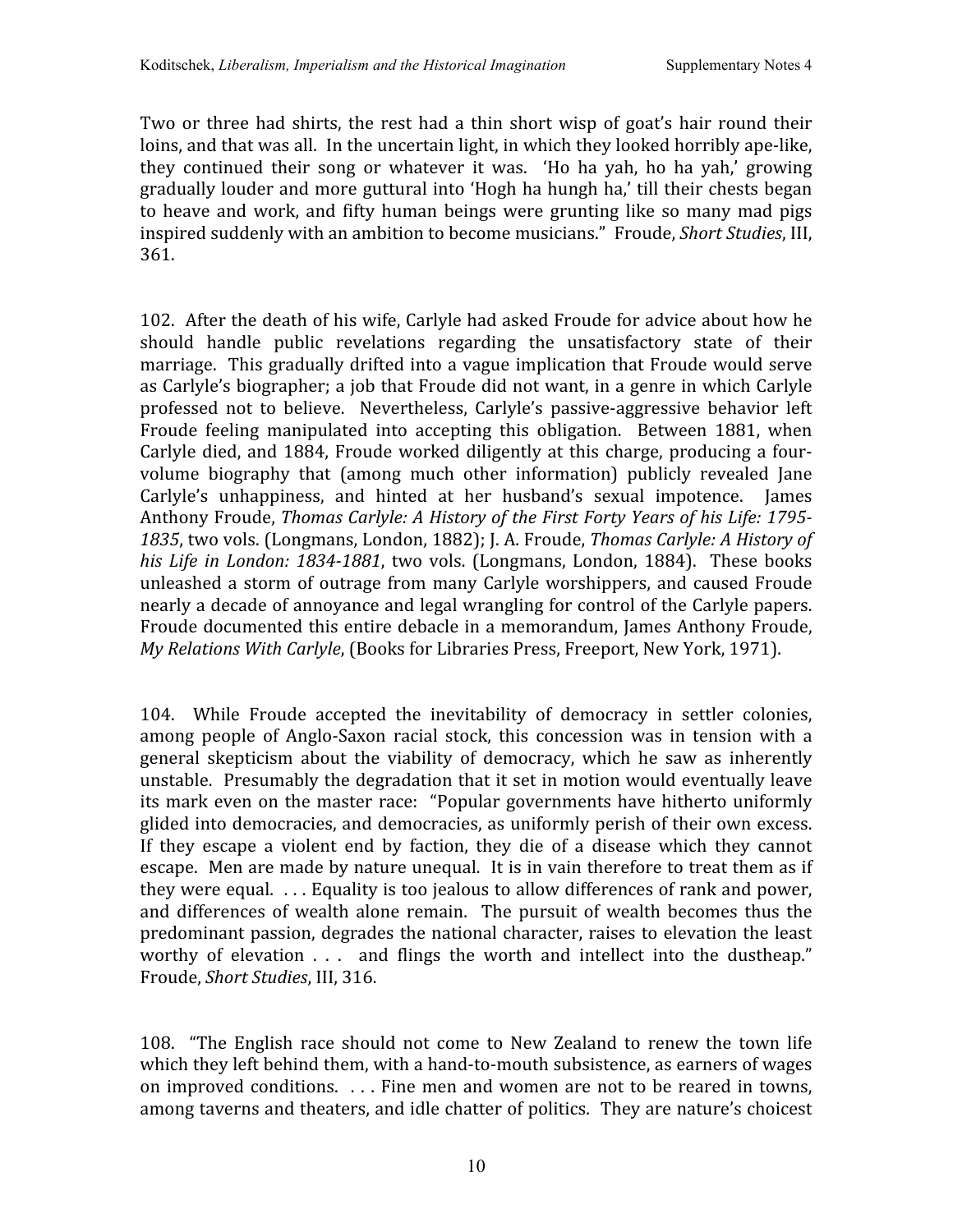creations,
and
can
be
produced
only
on
nature's
own
conditions;
under
the
free
air of heaven, on the green earth amidst woods and waters, and in the wholesome occupation of cultivating the soil." J.A. Froude, *Oceana*, (New York, 1886), 245-6.

120. Froude did meet with one distinguished black man, the Chief Justice of Barbados. In this conversation he made a show of expressing skepticism about reports of cannibalism in Haiti. He promised to look into the matter when he visited the island. The Chief Justice "took leave of me with an expression of passionate anxiety that it might be found possible to remove so black a stain from his unfortunate race." J.A. Froude, *The English in West
Indies: or The Bow of Ulysses*, (Scribner's
New
York,
[1888],
1890),
124‐8.

125. Though often cast as the bumbling amateur. Froude had a remarkably sophisticated understanding of the question of truth in history. He understood that while the historian must strive as far as possible for accuracy, all interpretations are, to a greater or lesser degree, subjective, and can be fairly evaluated only within the context
of
their
particular
agenda
for
reconstructing
the
past. At
his
most
skeptical, Froude went so far as to wonder whether "History was like a child's box of letters, with which we can spell any word we please." Froude, "The Science of History," Short Studies, I, 7-36, quote on 7. This injudicious statement -- which has been used as ammunition against Froude by the many critics, who have disparaged his craftsmanship, and doubted his veracity -- was much modified in the course of his discussion, and should not be quoted out of context. By the end of his essay Froude concludes
that
history
"is
a
voice
forever
sounding
across
the
centuries,
the
laws
of right and wrong." The problem is that Froude's "right" will be wrong for any believer in human equality, social justice, or world peace. These were things in which
Froude
decidedly *did
not*believe.

127. It may be tentatively hypothesized that Froude had a special appeal to a critical transitional group known as the 'Villa Tories' ‐‐ successful second or third generation
businessmen,
professionals,
and
their
families,
who
gradually,
between the 1850s and the 1890s, shed the liberal proclivities of their parents for an overtly conservative
(or
at
least
Unionist)
personal
and
political
identity. The
phrase
"Villa Toryism"
was
coined
at
the
time,
and
was
used
by
Lord
Salisbury,
the
Tory
leader himself. Robert Blake, The Conservative Party from Peel to Churchill, (Eyre and Spottiswoode, London, 1970), 154. The phenomenon has been documented and statistically analyzed by a number of political historians, most notably, James Cornford, "The Transformation of Conservatism in the Late Nineteenth Century," in P.
Stansky
ed., *The
Victorian
Revolution: Government
and
Society
in
Victorian
Britain*, (New Viewpoints, New York, 1973), 287-322; Henry Pelling, Social Geography of British Elections: 1885-1910, (Macmillan, London, 1967); and Martin Pugh, The *Making
of
Modern
British
Politics,
18671939*,
(Blackwell,
Oxford,
1982),
40‐63.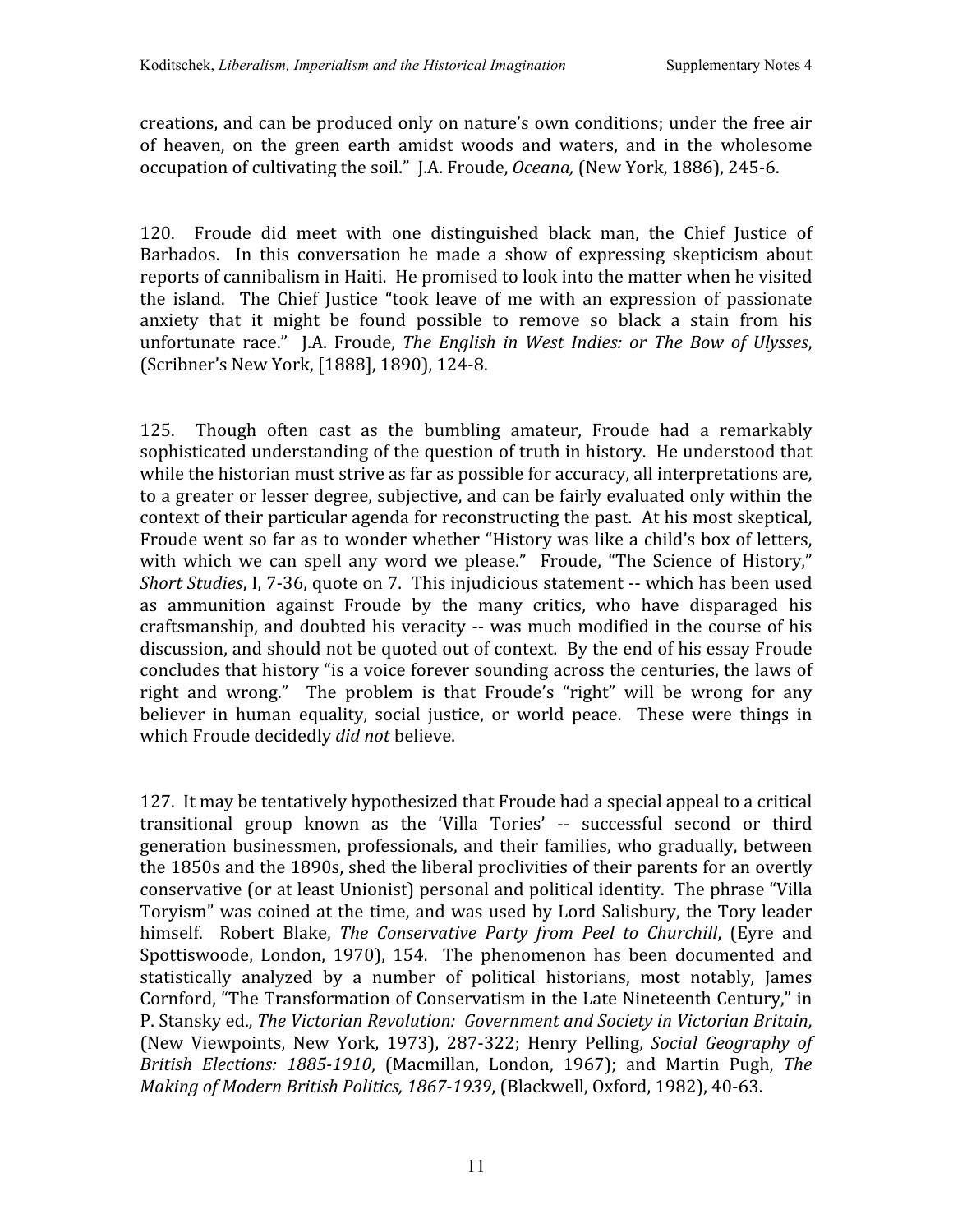Writing at a higher level of intellectual sophistication than the panegyrics to imperial soldiers that quickened the pulse of patriotic adolescents, Froude gave more mature Villa Tories reason to think that their newfound politics were rational, even inevitable, outgrowths of events. In this regard, Froude may be seen as providing a more elevated version of the hyper-masculinist imperialism, whose more plebeian purveyors are surveyed in John M. MacKenzie, *Propaganda and Empire: The Manipulation of British Public Opinion, 18801960*, (Manchester University Press, Manchester, 1984); Mackenzie, John M. ed., Imperialism and Popular Culture, (Manchester University Press, Manchester, 1986); Graham Dawson, *Soldier Heroes: British Adventure, Empire and the Imagining of Masculinities*, (Routledge,
London,
1994),
1‐166.

In a sense, Froude was himself the quintessential Villa Tory, registering the transit from the idealistic liberalism of youth to the disillusioned reaction of a privilegeconserving maturity. Although his father was certainly no liberal, Anthony's succession to family leadership aptly mirrors the metamorphosis of the nineteenthcentury Tory party, as it was transformed from the embodiment of the Anglican Church and rural gentry, to the political representative of the suburban bourgeoisie. Froude, like many other voung men in the 1840s, had undergone wrenching crises of religion and masculinity. His achievement was to resolve both together, in a manner that proved eminently transmissible to other members of his generation and
class: The
faith
that
such
men
had
formerly
invested
in
a
universal
deity
would henceforth be transferred to worship of the imperial state bequeathed to them by their national history. State worship, which had formerly been feared as a form of sacrilege, was henceforth to be elevated into the highest form of religion -- a means of restoring hierarchy and order to a disorderly world, and thus of transforming feelings
of
fear
into
dreams
of
security.

Froude's appeal lay in his ability to take what might otherwise appear as a naked, sordid grasping after power and to turn it into a mysterious spiritual principle of authoritarian
legitimacy. The
fears
of
the
Villa
Tory
‐‐ of
impending
bankruptcy,
of German or American competition, of French designs on his Suez Canal shares, or of Russian threats to his Indian railway investments -- could be converted from coin of self-interest into the gold of pure patriotism by a judicious application of the Froudian
philosophy. Refracting
anxieties
about
international
competition
through the lenses of Elizabeth and Burleigh, Froude reassured his Victorian readers
that they could surmount what were merely up-dated versions of crises that their ancestors
had
successfully
mastered
in
the
sixteenth
century. After
all,
Britons
need not fear competition with distant super-power rivals if they could keep their own far-flung empire intact. The key to this internal ordering of the Empire however lay in
the
natural
hierarchies
of
race.

For Froude and his Villa Tory readers, danger and disorder threatened when the races of the Empire moved out of their proper evolutionary/functional place: anxiety about Germans, Russians or Americans was thereby displaced onto fears that the West Indian Negro would abandon the plantation, that the Indian Sepoy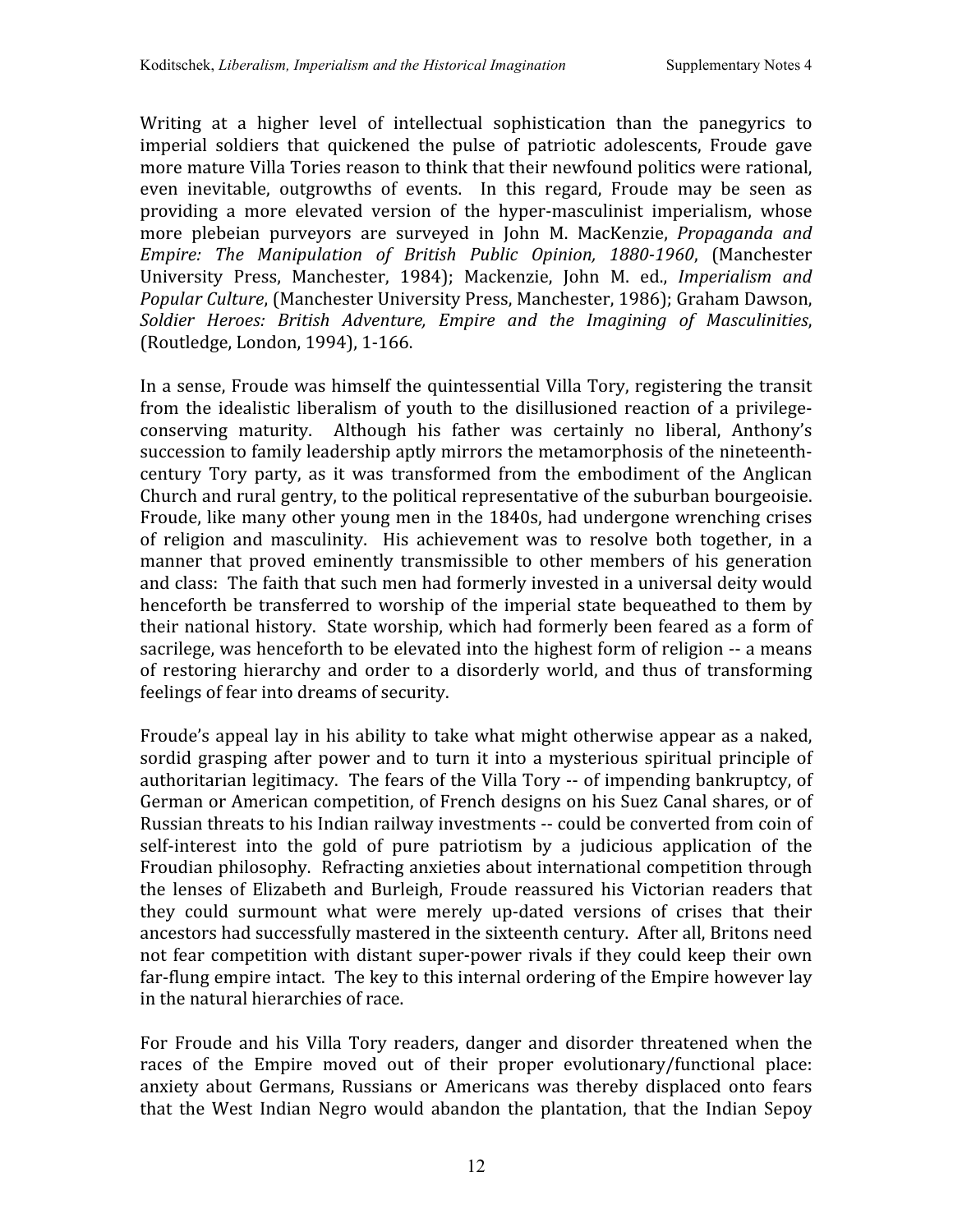would refuse to fight proxy wars in Asia, that the South African tribesman would sabotage settled agriculture, that the stubborn Boer would cling to his autonomous republic, or -- worst of all -- that the distant Anglo-Saxon kin would cease to be loyal to their Greater British family. These were the true threats to the standing of Greater Britain. Froude did sterling service to the cause of Villa Toryism by targeting the irresponsibility of liberal politicians who would betray the master race and
the
Protestant
nation
by
abandoning
private
property,
by
granting
Rome‐Rule to treasonous Irishmen, by indulging the whims of work-shy black laborers, or by willfully dismantling the globe-spanning Empire that nobler ancestors had fought for
and
won.

It mattered little that few, if any, of these liberal politicians actually advocated the policies of imperial abdication for which Froude assailed them. The pieties of the older Macaulayite liberal imperialism no longer seemed to be working. It was necessary to devise an alternative master-narrative of the place of the Empire and its many graduated races in British national life and history. To newspaper and magazine readers of the 1850s, 60s, 70s and 80s, the Empire was suddenly becoming much closer and omnipresent. For the first time, it was becoming a mere telegraph message or steamer ticket away. Staring from shop windows, advertisements, soap bars, carriage tires, and cotton clothing in the metropolis, it required a new interpreter, like Froude, who could situate its relation to the Home Island, and articulate all the ways in which the racial/colonial other had come to figure centrally in Britons' own sovereign sense of themselves. The Empire could become Britain's salvation in its dealings with its neighbors, but it harbored formidable internal dangers and anxieties within itself. When Indian rebels crowded angry newspaper columns, lazy Negroes were caricatured on West End stages,
and
bomb‐throwing
Irish
Fenians
exploded
onto
the
pages
of *Punch*,
readers and spectators (especially if they were Villa Tories) knew they could turn to Froude. In his new post-liberal version of the imperial romance it was the duty of manly Anglo-Saxon men to go out and master these dark, erratic, and primordial creatures for the Empire's advantage, and the savages' own good. For most Villa Tories, of course,
this
would
be a vicarious adventure, and
Froude
presented
himself as
the perfect
Cook
Tourist,
who
would enlist
the best
planters and
proconsuls
to guide them
along
the
way.

On imperial tourism and imagery see Mary Louise Pratt, *Imperial Eyes: Travel*  Writing and Transculturation, (Routledge, London, 1992), 201-50; Thomas Richards, The Commodity Culture of Victorian England: Advertising and Spectacle, 1851-1914, (Stanford
University
Press,
Stanford,
1990);
and
Anne
McClintock, *Imperial
Leather:*  Race, Gender and Sexuality in the Colonial Conquest, (Routledge, New York, 1995), 18‐257. I
treat
these
matters
further
in
Theodore
Koditschek,
"Capitalism
Race
and Evolution in Imperial Britain," in Theodore Koditschek, Sundiata Cha-Jua, and Helen Neville
eds., *Race
Struggle*,
(University
of
Illinois
Press,
Urbana,
2009),
48‐79.

Moreover, Froude's service to the emerging creed of Villa Toryism should not be assessed entirely in narrow class terms. The rising generation of Conservative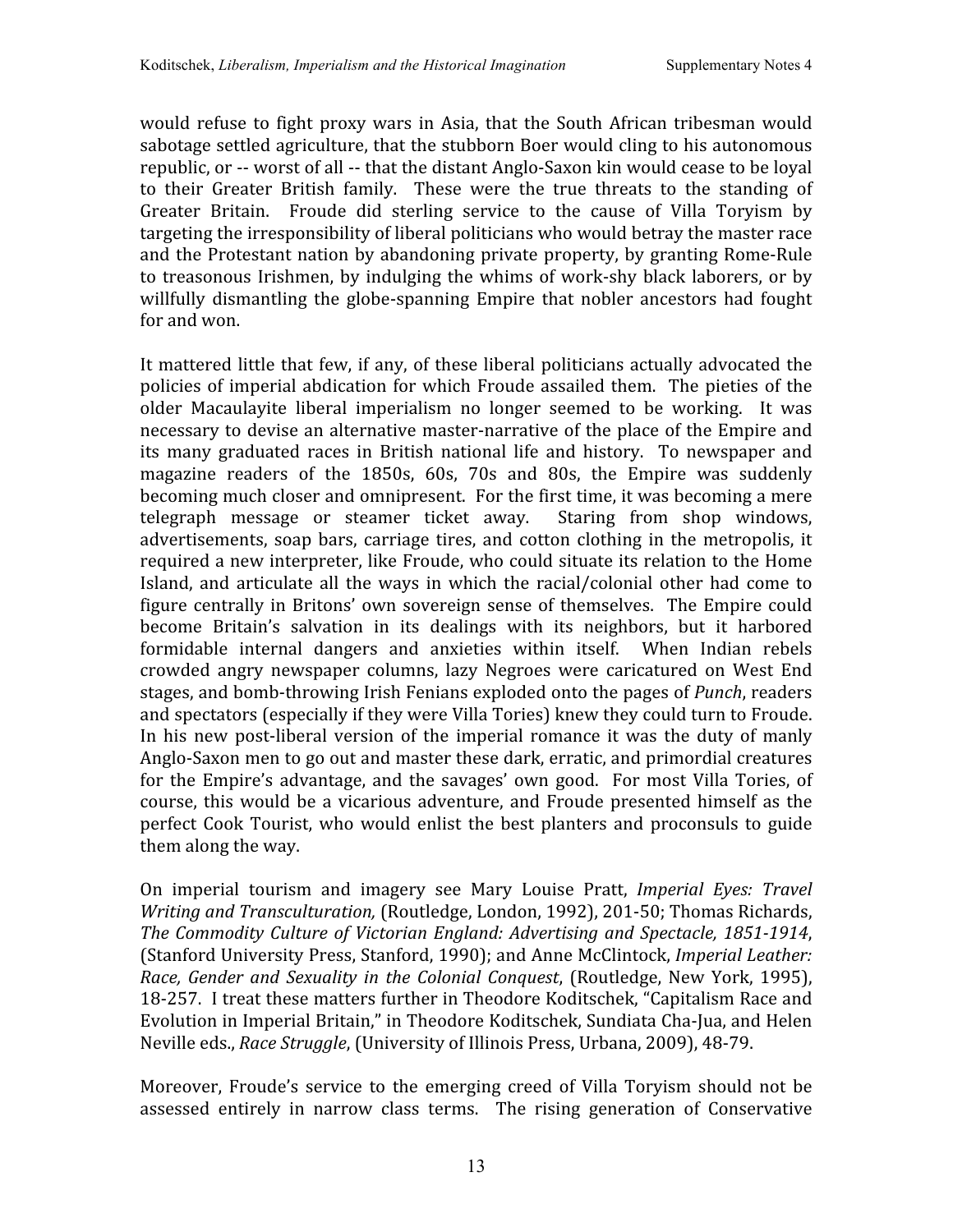politicians
understood
that
they
could
not
achieve
and
maintain
power
through
Villa Toryism alone. To gain majorities in the House of Commons, at a time when the franchise was expanding, it was necessary to attract a significant minority of working class voters, especially in the Home Counties, Lancashire, and the West Midlands. In the elections of 1874, 1886, 1895, and 1900, this electoral strategy bore ever ripening fruit, as Liberal strength among rural laborers and on the Celtic Fringe was countered by Tory majorities in the metropolitan centers. Here too, Froude made a contribution by translating the politics of racial, religious and gender exclusion
into
a
language
that
was
acceptable
to
both
working
class
conservatives and
educated
elites. By
lending
an
aura
of
respectability
to
anti‐Catholicism,
hatred of the Irish, Protestant chauvinism, and contempt for people of color, Froude contributed
no
small
part
to
the
creation
of
a
Tory
alliance
based
on
a
xenophobic, nationalist,
authoritarian
ideology. Pelling, *Social
Geography
of
British
Elections*,
1‐ 86, 175‐203, 239‐87, 414‐37; Peter Marsh, *The Discipline of Popular Government; Lord Salisbury's Domestic Statecraft, 18811902*,
(Harvester, Sussex, 1978), 34‐67; H.J. Hanham, *Elections and Party Management; Politics in the Time of Disraeli and* Gladstone, (Longmans, London, 1959), especially 194-5, 220-1, 226-7, and 358-9; E. Spencer Wellhofer, *Democracy, Capitalism and Empire in Late Victorian Britain*, (Macmillan,
London,
1996),
135‐67.

Unlike the politician Randolph Churchill, who admitted it was "mostly opportunism," Froude took 'Tory Democracy' very seriously. Long hostile to the forces of democratic enfranchisement, he ultimately resigned himself to the recognition that democracy was inevitable. His contribution was to show how it could be rendered safe and tolerable to the forces of property and order, so long as it was restricted to Anglo-Saxons in Britain and in the white-majority colonies. "If we are to have democracy, as I suppose we are, let us go into it with our eyes open. I don't
like
drifting
among
cataracts,
hiding
reality
from
ourselves
by
forms
which
are not allowed either sense or power. That, I suppose to be Lord Salisbury's feeling," he wrote to Lady Derby in 1884. Three years later, he complained to her of "the persistence
in
applying
to
conquered
countries
and
colonies
a
form
of
government which can only succeed among men of our own race who are part of ourselves and of
whose
loyalty
there
can
be
no
question."

Quoted
in
Dunn, *Froude*,
II,
515‐5,
549.

Attitudes such as this, expressed most explicitly in Froude's Oceana, have led Duncan
Bell
to
classify
him
among
other
late
Victorian
civic
imperialists
along
with I.R. Seeley and Goldwin Smith. Duncan Bell, *The Idea of Greater Britain: Empire and* the Future of World Order, 1860-1900, (Princeton University Press, Princeton, 2007). In his "Republican Imperialism: J.A. Froude and the Virtue of Empire," *History of* Political Thought, XXX, 1 (Spring, 2009), 166-96, Duncan Bell marshals further evidence of Froude's neo-classical orientation, and of the extent to which republican notions of civic virtue fuelled his opposition to conventional Victorian liberal thought. To complete this picture, however, I would argue that Froude's authoritarianism has to be factored into the neo-classical mix. In his *Caesar*, *A* Sketch, (Scribner's, New York, 1880), Froude made clear his understanding that when Republicans assume imperial burdens, they will likely leave behind the